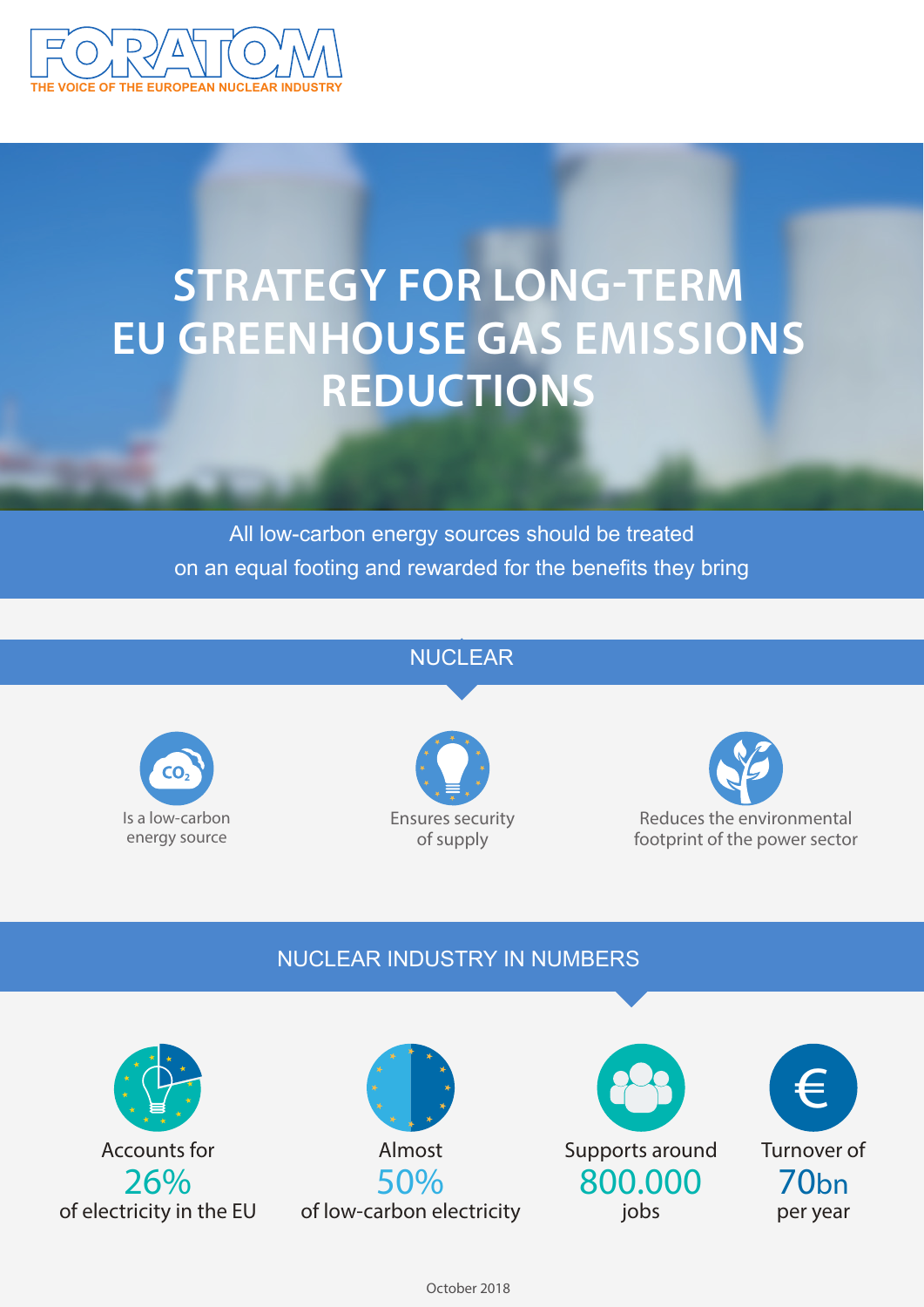# FORATOM's position on the "Strategy for long-term EU greenhouse gas emissions reductions"

In order to make sure that the "Strategy for long-term EU greenhouse gas emissions reductions" fulfils the European Union's decarbonisation goals and is in line with the Paris Agreement, FORATOM wishes to emphasise the important role nuclear energy plays as a low-carbon, flexible and baseload source of power capable of addressing the EU's long-term climate and energy objectives. That is why, FORATOM recommends that:



**Actions on market design (i.e. long term arrangements) are needed to restore confidence among potential investors in power generation projects of all types, but in particular for large scale, capital intensive low-carbon generation projects.**



**4**

**5**

**The EU ETS should be the main decarbonisation instrument and any potential uncoordinated overlappings with national and EU policies that can have an adverse effect on reaching a robust carbon price should be avoided.** 



**All low-carbon energy sources (which irrefutably include nuclear energy) should be treated on an equal footing and rewarded for the benefits they bring to the system. Within the framework of the current debate on sustainable finance, a clearly and specifically defined Level 1 regulation for sustainable investments has to focus on climate impacts and include technologically neutral criteria.** 

Cutting CO<sub>2</sub> emissions while maintaining an economically sustainable system should be reco**gnised as the ultimate goal of the strategy. Particular energy technology targets shouldn't be imposed as such policies delay all other technology developments. This results in the least efficient use of capital and thereby creates unintended high costs and/or lack of carbon reductions at the expense of EU climate goals.**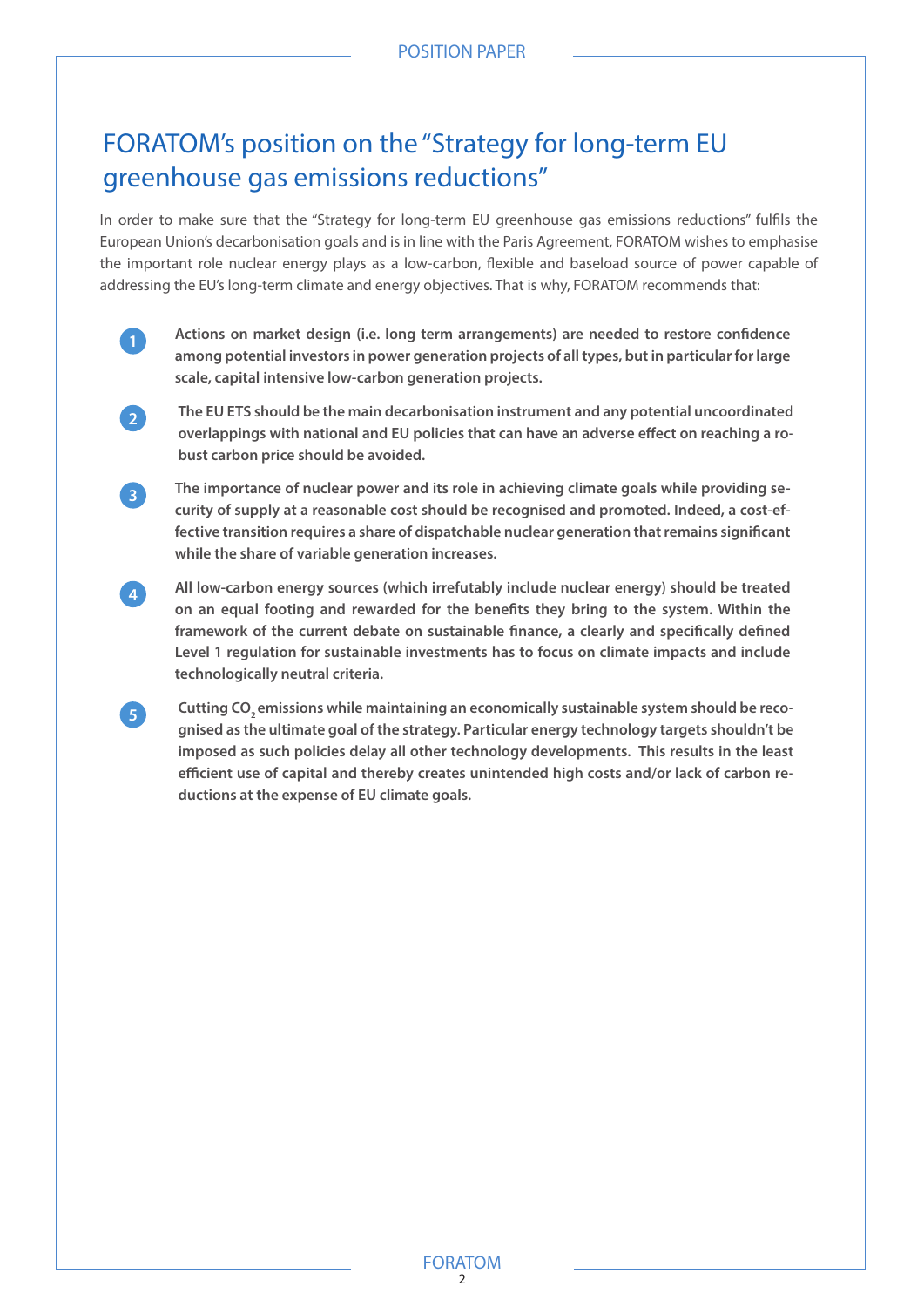#### Background

- The formal ratification of the Paris Agreement by the European Union on 5 October 2016 reaffirmed the EU's commitment to decarbonise its economy while going beyond what was originally pledged – 80-95% GHG emission reductions by 2050 (European Council, October 2009).
- A series of energy roadmaps and scenario studies from the European Commission<sup>1</sup> and other international organisations<sup>2</sup> have shown that embarking on such ambitious decarbonisation pathways would require a growing role of electricity, from 20% of European final energy consumption in 2015 to more than 40% by 2050.
- In this context, FORATOM sees an important role for nuclear as a sustainable, low-carbon, flexible and baseload source of power to address the expected increase in electricity demand.
- Only in the efficient deployment of available and future technologies will the EU be able to comply with the Paris Agreement while ensuring reliability of the energy system. Nuclear power is an essential part of the solution as it is fully available today, provides security and predictability in a sustainable and competitive manner.

#### The role of nuclear in Europe's decarbonisation pathways

- **• Nuclear contributes to meeting the EU's decarbonisation objective as it addresses security of supply issues.**
	- In the short to medium term (before 2030), the lack of commercial maturity of storage technologies might lead to a fossil fuel power plant lock-in effect if the pace of dispatchable technologies phase out is not properly taken into consideration.
	- In the longer term, with the increased penetration of variable renewable generation, the European power system will face a growing need for flexibility – both short term flexibility to balance the power system close to real-time and weekly or seasonal flexibility. While new storage technologies are expected to see significant cost reductions, and could address a significant share of the flexibility needs, low carbon dispatchable generation such as nuclear will have a critical role to play in providing flexibility.
	- In addition, managing the pace of nuclear power plant decommissioning will be necessary to avoid a significant increase in the European economy's energy dependence on imported fuel.



1 2050 EU Energy roadmap (2011), EU Reference scenario 2013, 2016, PINC 2 World Energy Outlook (IEA, 2017)